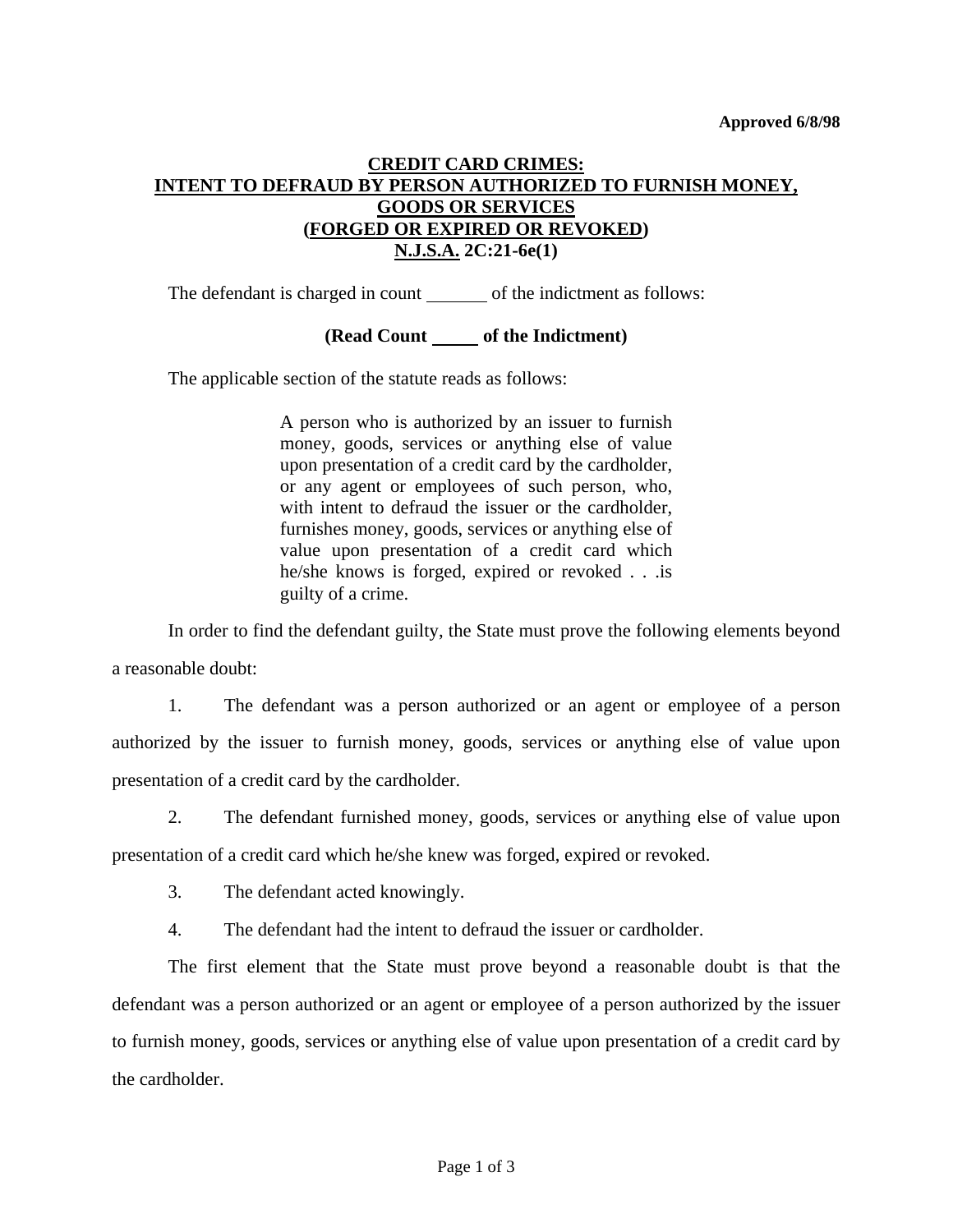## **CREDIT CARD CRIMES: INTENT TO DEFRAUD BY PERSON AUTHORIZED TO FURNISH MONEY, GOODS OR SERVICES (FORGED OR EXPIRED OR REVOKED) N.J.S.A. 2C:21-6e(1)**

 "Issuer" means the business organization or financial institution which issues a credit card or its duly authorized agent.

 "Credit card" means any tangible or intangible instrument or device issued with or without a fee by an issuer that can be used, alone or in connection with another means of account access, in obtaining money, goods, services or anything else of value on credit, including credit cards, credit plates, account numbers, or any other means of account access.

 "Cardholder" means the person or organization named on the face of a credit card to whom or for whose benefit the credit card is issued by an issuer.

 The second element that the State must prove beyond a reasonable doubt is that the defendant furnished money, goods, services or anything else of value upon presentation of a credit card which he/she knew was forged, expired or revoked.

 The term "expired credit card" means a credit card which is no longer valid because the term shown either on it or on documentation provided to the cardholder by the issuer has lapsed.

 The term "revoked credit card" means a credit card which is no longer valid because permission to use it has been suspended or terminated by the issuer.

 The third element that the State must prove beyond a reasonable doubt is that the defendant acted knowingly.

 A person acts "knowingly" with respect to a result of his/her conduct if he/she is aware that it is practically certain that his/her conduct will cause such a result. A person acts knowingly with respect to the nature of his/her conduct if he/she is aware that his/her conduct is of that nature. "Knowing," "with knowledge" or equivalent terms have the same meaning.

 Knowledge is a condition of the mind which cannot be seen and can only be determined by inferences from conduct, words or acts. It is not necessary for the State to produce a witness